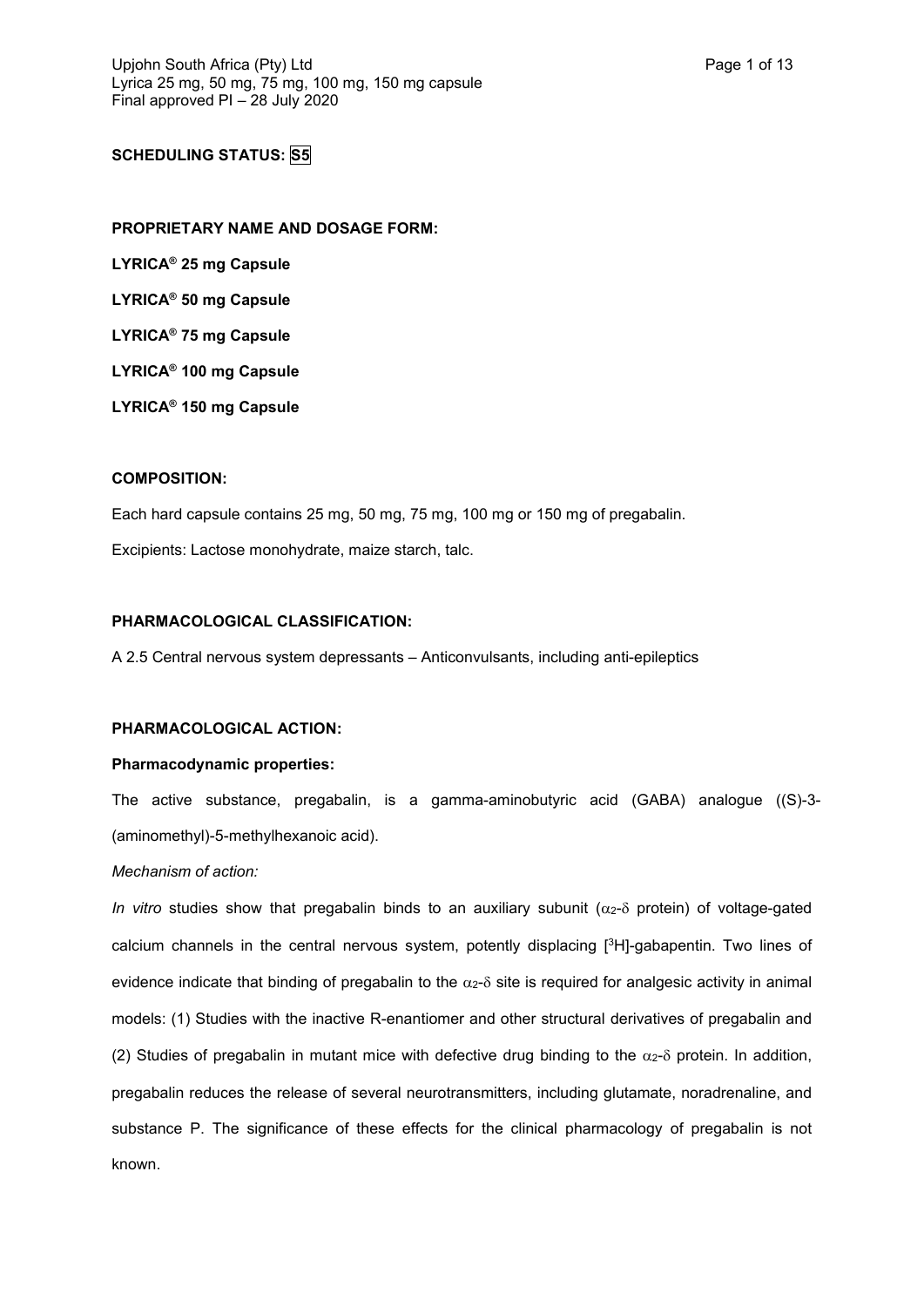Pregabalin does not interact with either GABAA or GABAB receptors; it is not converted metabolically into GABA or a GABA agonist; it is not an inhibitor of GABA uptake or degradation.

Pregabalin prevents pain-related behaviours in animal models of neuropathic and post-surgical pain, including hyperalgesia and allodynia.

### *Clinical experience:*

#### *Neuropathic pain:*

The effectiveness of pregabalin for the management of neuropathic pain was investigated in 10 double-blind, placebo-controlled, multicentre studies with either twice a day (BD) or three times a day (TDS) dosing. A total of 2 099 patients were enrolled in the 10 studies. To enter the study, patients had to have moderate to severe pain caused by diabetic peripheral neuropathy or pain due to post-Herpes zoster infection.

#### **Pharmacokinetic properties:**

Pregabalin steady-state pharmacokinetics are similar in healthy volunteers and patients with chronic pain.

#### *Absorption:*

Pregabalin is absorbed when administered in the fasted state, with peak plasma concentrations occurring within 1 hour following both single and multiple dose administration. Pregabalin oral bioavailability is estimated to be  $\ge$  90 % and is independent of dose. Following repeated administration, steady state is achieved within 24 to 48 hours. The rate of pregabalin absorption is decreased when given with food resulting in a decrease in  $C_{\text{max}}$  by approximately 25 – 30 % and a delay in Tmax to approximately 2,5 hours. However, administration of pregabalin with food has no clinically significant effect on the extent of pregabalin absorption.

### *Distribution:*

In pre-clinical studies, pregabalin has been shown to readily cross the blood brain barrier in mice, rats, and monkeys. Pregabalin has been shown to cross the placenta in rats and is present in the milk of lactating rats. In humans, the apparent volume of distribution of pregabalin following oral administration is approximately 0,56 L/kg. Pregabalin is not bound to plasma proteins.

### *Metabolism:*

Pregabalin undergoes negligible metabolism in humans. Following a dose of radio-labelled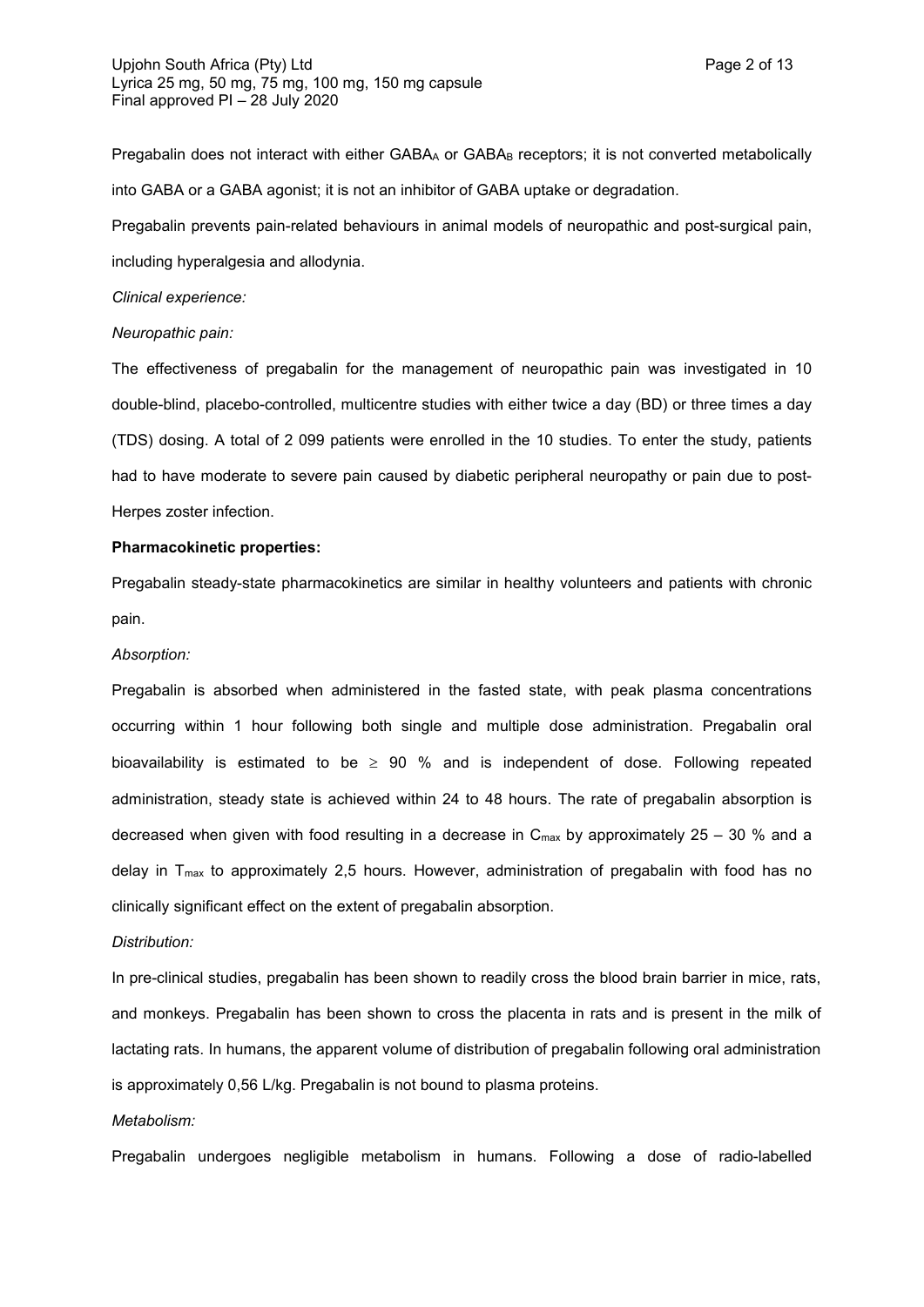pregabalin, approximately 98 % of the radioactivity recovered in the urine was unchanged pregabalin. The N-methylated derivative of pregabalin, the major metabolite of pregabalin found in urine, accounted for 0,9 % of the dose. In pre-clinical studies, there was no indication of racemisation of pregabalin S-enantiomer to the R-enantiomer.

### *Elimination:*

Pregabalin is eliminated from the systemic circulation primarily by renal excretion as unchanged drug. Pregabalin mean elimination half-life is 6,3 hours. Pregabalin plasma clearance and renal clearance are directly proportional to creatinine clearance (see *Pharmacokinetics in special patient groups – Renal impairment*). Dosage adjustment in patients with reduced renal function or undergoing haemodialysis is necessary (see DOSAGE AND DIRECTIONS FOR USE, Table 1).

#### *Linearity/non-linearity:*

Pregabalin pharmacokinetics are linear over the recommended daily dose range. Inter-subject pharmacokinetic variability for pregabalin is low (< 20 %). Multiple dose pharmacokinetics are predictable from single-dose data. Therefore, there is no need for routine monitoring of plasma concentrations of pregabalin.

*Pharmacokinetics in special patient groups:*

#### *Gender:*

Clinical trials indicate that gender does not have a clinically significant influence on the plasma concentrations of pregabalin.

#### *Renal impairment:*

Pregabalin clearance is directly proportional to creatinine clearance. In addition, pregabalin is effectively removed from plasma by haemodialysis (following a 4-hour haemodialysis treatment, plasma pregabalin concentrations are reduced by approximately 50 %). Because renal elimination is the major elimination pathway, dosage reduction in patients with renal impairment and dosage supplementation following haemodialysis is necessary (see DOSAGE AND DIRECTIONS FOR USE, Table 1).

#### *Hepatic impairment:*

No specific pharmacokinetic studies were carried out in patients with impaired liver function. Since pregabalin does not undergo significant metabolism and is excreted predominantly as unchanged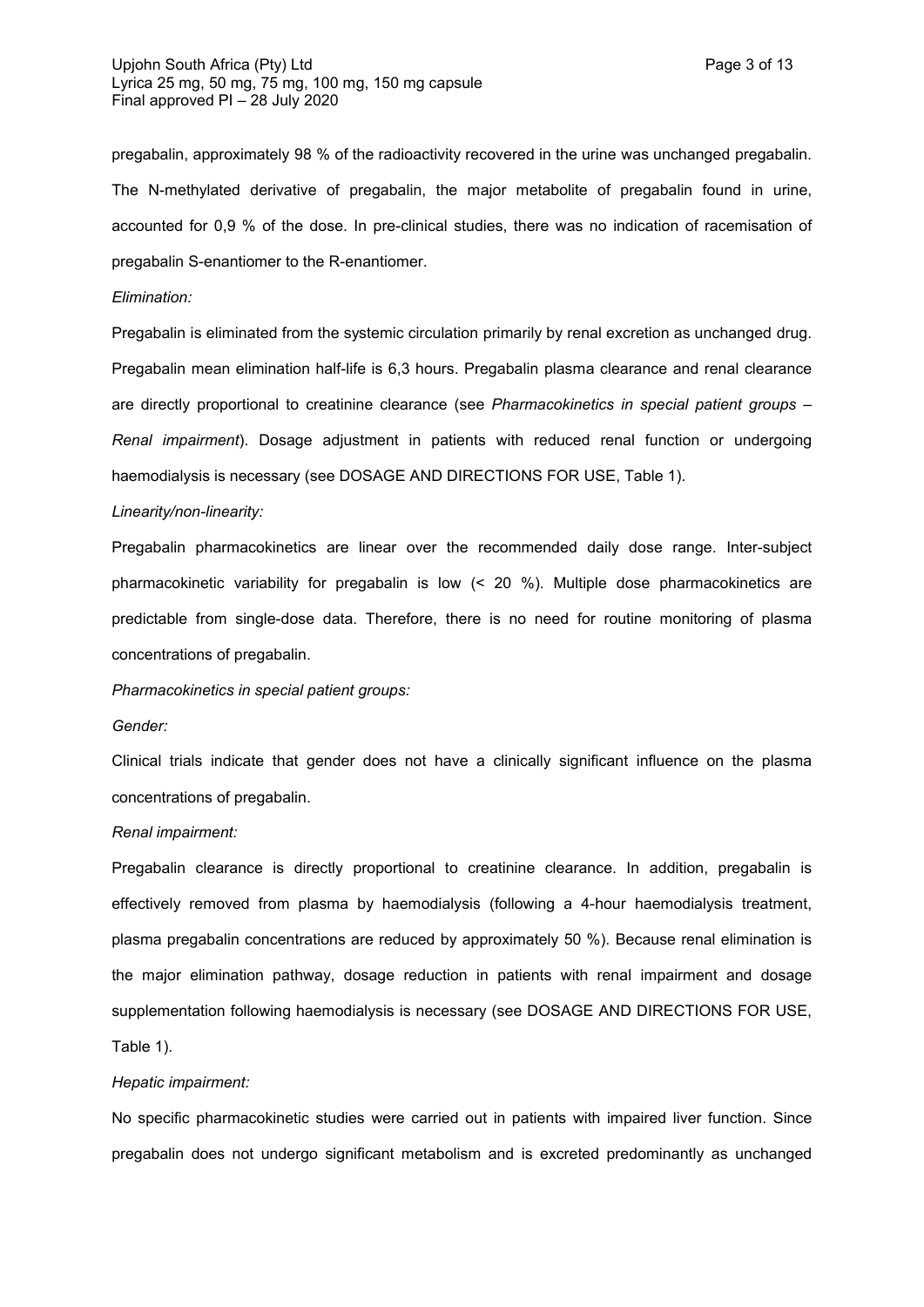drug in the urine, impaired liver function would not be expected to significantly alter pregabalin plasma concentrations.

*Elderly (over 65 years of age):*

Pregabalin clearance tends to decrease with increasing age. This decrease in pregabalin oral clearance is consistent with decreases in creatinine clearance associated with increasing age. Reduction of pregabalin dose may be required in patients who have age related compromised renal function (see DOSAGE AND DIRECTIONS FOR USE, Table 1).

## **INDICATIONS:**

#### *Neuropathic pain:*

LYRICA is indicated for the treatment of adult patients with neuropathic pain due to Herpes zoster infections and diabetes.

### **CONTRAINDICATIONS:**

Hypersensitivity to the active substance or to any of the excipients.

### **WARNINGS AND SPECIAL PRECAUTIONS:**

#### **Effects on ability to drive and use machines:**

LYRICA frequently causes dizziness and somnolence. Therefore, patients are advised not to drive, operate complex machinery or engage in other potentially hazardous activities until it is known whether this medication affects their ability to perform these activities.

Patients with rare hereditary problems of galactose intolerance, the Lapp lactase deficiency or glucosegalactose malabsorption should not take this medicine.

There have been reports in the post-marketing experience of hypersensitivity reactions, including cases of angioedema and urticaria. LYRICA should be discontinued immediately if symptoms of angioedema, such as facial, perioral or upper airway swelling occur (see SIDE EFFECTS).

LYRICA treatment has been associated with dizziness and somnolence, which could increase the occurrence of accidental injury (fall) in the elderly population. There have been post-marketing reports of loss of consciousness, confusion, and mental impairment. Therefore, patients should be advised to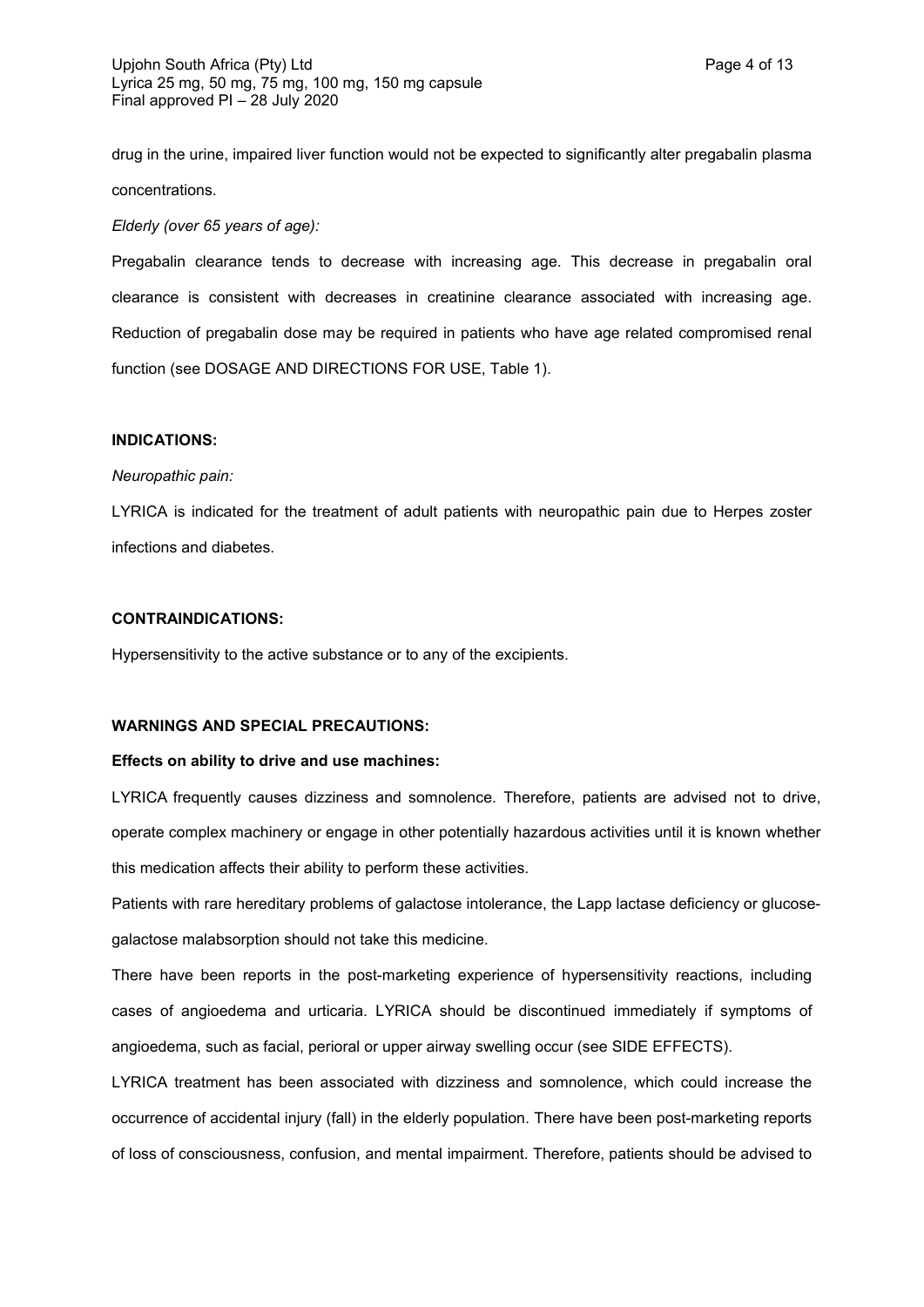exercise caution until they are familiar with the potential effects of the medication (see SIDE EFFECTS).

When LYRICA is used in combination with antidepressants, respiratory failure has occurred.

After discontinuation of short-term and long-term treatment with LYRICA, withdrawal symptoms have been observed in some patients. The following events have been reported: insomnia, headache, nausea and diarrhoea (see SIDE EFFECTS).

Although the effects of discontinuation on the reversibility of renal failure have not been systematically studied, improved renal function following discontinuation or dose reduction of LYRICA has been reported (see SIDE EFFECTS). Renal failure has occurred.

There have been post-marketing reports of congestive heart failure or deterioration of heart failure in some patients receiving LYRICA. In short-term trials of patients without clinically significant heart or peripheral vascular disease, there was no apparent association between peripheral oedema and cardiovascular complications such as hypertension or congestive heart failure. LYRICA should be used with caution in patients with congestive heart failure (see SIDE EFFECTS).

## **INTERACTIONS:**

Since LYRICA is predominantly excreted unchanged in the urine, undergoes negligible metabolism in humans (< 2 % of a dose recovered in urine as metabolites), does not inhibit drug metabolism *in vitro*, and is not bound to plasma proteins, LYRICA is unlikely to produce, or be subject to, pharmacokinetic interactions.

Accordingly, in *in vivo* studies no clinically relevant pharmacokinetic interactions were observed between LYRICA and phenytoin, carbamazepine, valproic acid, lamotrigine, gabapentin, lorazepam, oxycodone or ethanol. In addition, population pharmacokinetic analysis indicated that the 3 commonly used drug classes, oral antidiabetics, diuretics and insulin, and the commonly used anti-epileptic drugs, phenytoin, carbamazepine, valproic acid, lamotrigine, phenobarbital, tiagabine, and topiramate, had no clinically significant effect on pregabalin clearance. Similarly, these analyses indicated that LYRICA had no clinically significant effect on the clearance of phenytoin, carbamazepine, valproic acid, lamotrigine, topiramate and phenobarbital.

Co-administration of LYRICA with the oral contraceptives norethisterone and/or ethinyl oestradiol does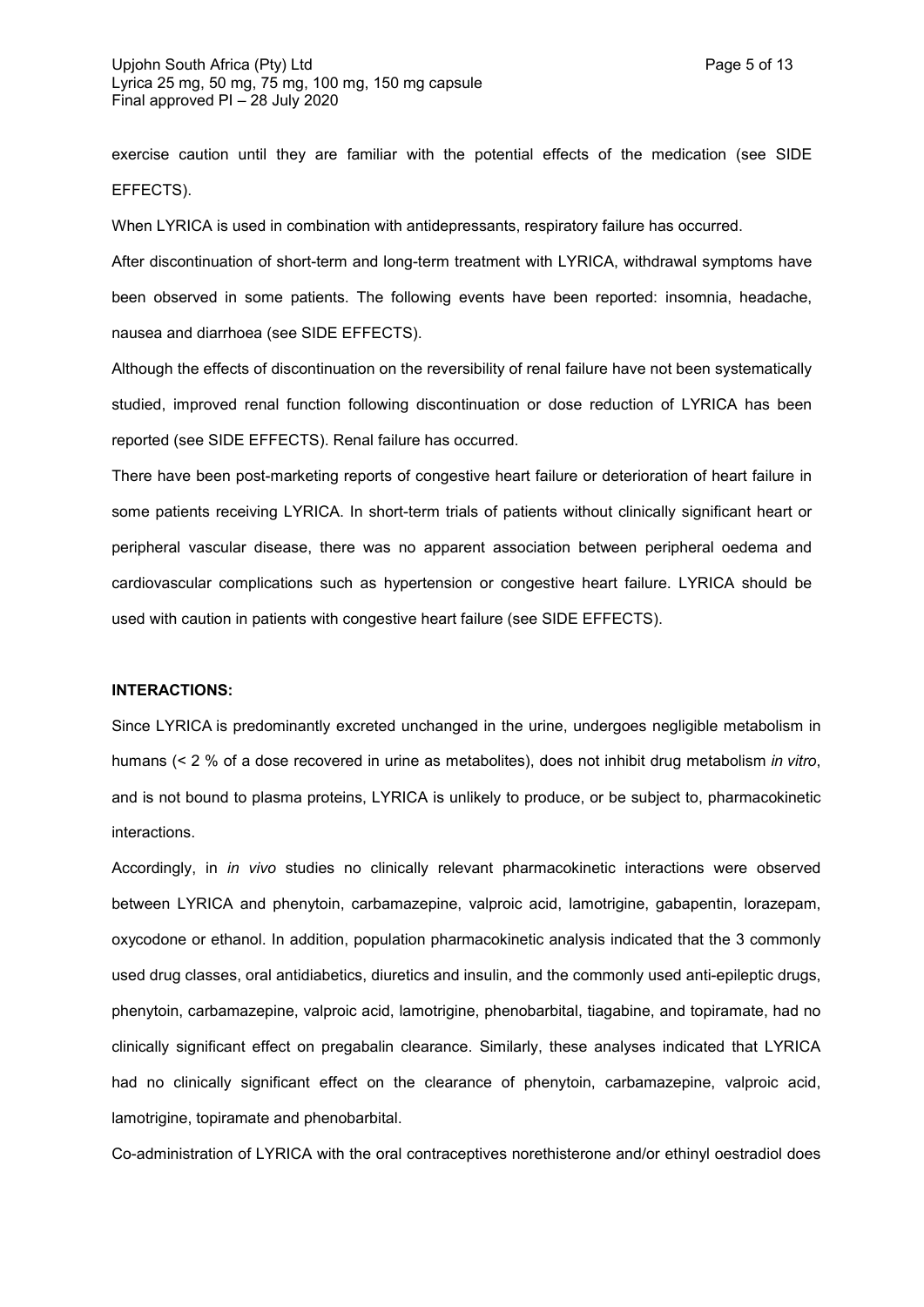not influence the steady-state pharmacokinetics of either agent.

Multiple oral doses of LYRICA co-administered with oxycodone, lorazepam, or ethanol did not result in clinically important effects on respiration. LYRICA appears to be additive in the impairment of cognitive and gross motor function caused by oxycodone. LYRICA may potentiate the effects of ethanol and lorazepam.

In post-marketing experience, there are reports of respiratory failure and coma in patients taking LYRICA and other CNS depressant medications.

### **PREGNANCY AND LACTATION:**

There are no adequate data on the use of LYRICA in pregnant women. Studies in animals have shown reproductive toxicity. The potential risk to humans is unknown. Therefore, LYRICA should not be used during pregnancy. It is not known if LYRICA is excreted in the breast milk of humans; however, it is present in the milk of rats. Therefore, breastfeeding is not recommended.

### **DOSAGE AND DIRECTIONS FOR USE:**

LYRICA is given orally with or without food.

The recommended starting dose for LYRICA is 75 mg twice daily (150 mg/day), with or without food. Based on individual patient response and tolerability, the dose may be increased to 150 mg twice daily after an interval of 3 to 7 days.

In accordance with current clinical practice, if LYRICA has to be discontinued, it is recommended this should be done gradually over a minimum of 1 week.

#### **Patients with renal impairment:**

LYRICA is eliminated from the systemic circulation primarily by renal excretion as unchanged drug. As LYRICA clearance is directly proportional to creatinine clearance (see *Pharmacokinetics in special patient groups – Renal impairment*), dosage reduction in patients with compromised renal function must be individualised according to creatinine clearance  $(CL<sub>cr</sub>)$ , as indicated in Table 1 determined using the following formula:

 $CL_{cr}$  (ml/min) = (140 – age) x Wt (kg)

0,82 x Serum creatinine (µmol/l)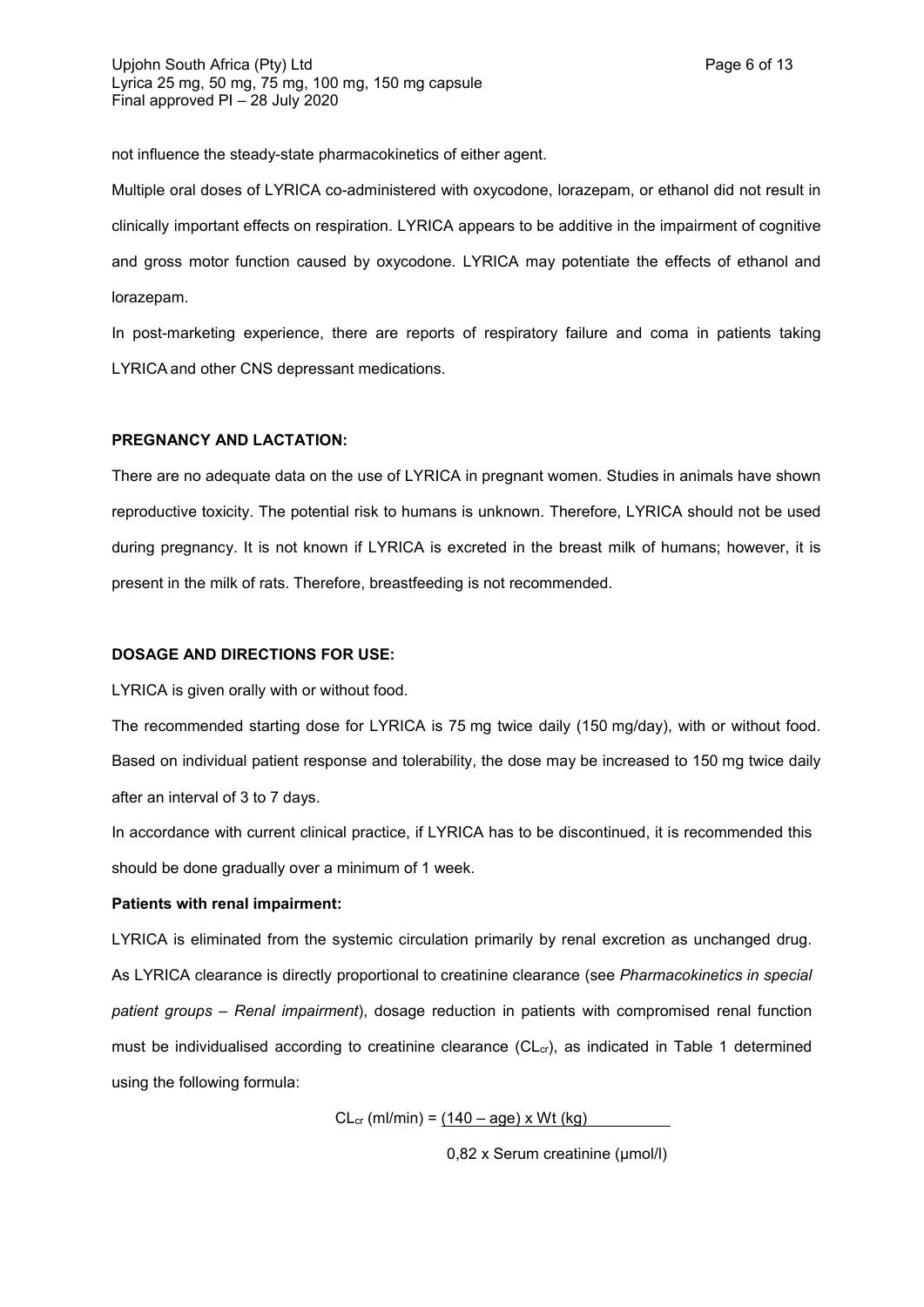\*For females multiply the  $CL<sub>cr</sub>$  by 0,85

LYRICA is removed effectively from plasma by haemodialysis (50 % of drug in 4 hours). For patients receiving haemodialysis, the LYRICA daily dose should be adjusted based on renal function. In addition to the daily dose, a supplementary dose should be given immediately following every 4-hour haemodialysis treatment (see Table 1).

| Table 1. LYRICA dosage adjustment based on renal function |  |
|-----------------------------------------------------------|--|
|-----------------------------------------------------------|--|

| Creatinine clearance<br>$(CLcr)$ (ml/min)         | Total LYRICA daily dose* |              | Dose regimen             |
|---------------------------------------------------|--------------------------|--------------|--------------------------|
|                                                   |                          |              |                          |
|                                                   | Starting dose            | Maximum dose |                          |
|                                                   | (mg/day)                 | (mg/day)     |                          |
| $\geq 60$                                         | 150                      | 300          | <b>BD</b>                |
| $30 - 60$                                         | 75                       | 150          | OD or BD                 |
| $15 - 30$                                         | $25 - 50$                | 75           | OD or BD                 |
| < 15                                              | 25                       | $25 - 50$    | <b>OD</b>                |
| Supplementary dosage following haemodialysis (mg) |                          |              |                          |
|                                                   | 25                       | 50           | Single dose <sup>+</sup> |

BD = Two divided doses

OD = Once daily

\*Total daily dose (mg/day) should be divided as indicated by dose regimen to provide mg/dose

<sup>+</sup>Supplementary dose is a single additional dose

## **Use in patients with hepatic impairment:**

No dosage adjustment is required for patients with hepatic impairment (see *Pharmacokinetics in special patient groups – Hepatic impairment*).

The safety and effectiveness of LYRICA in patients below the age of 18 years with neuropathic pain has not been established.

## **Use in the elderly (over 65 years of age):**

No dosage adjustment is necessary for elderly patients unless their renal function is compromised, see Table 1.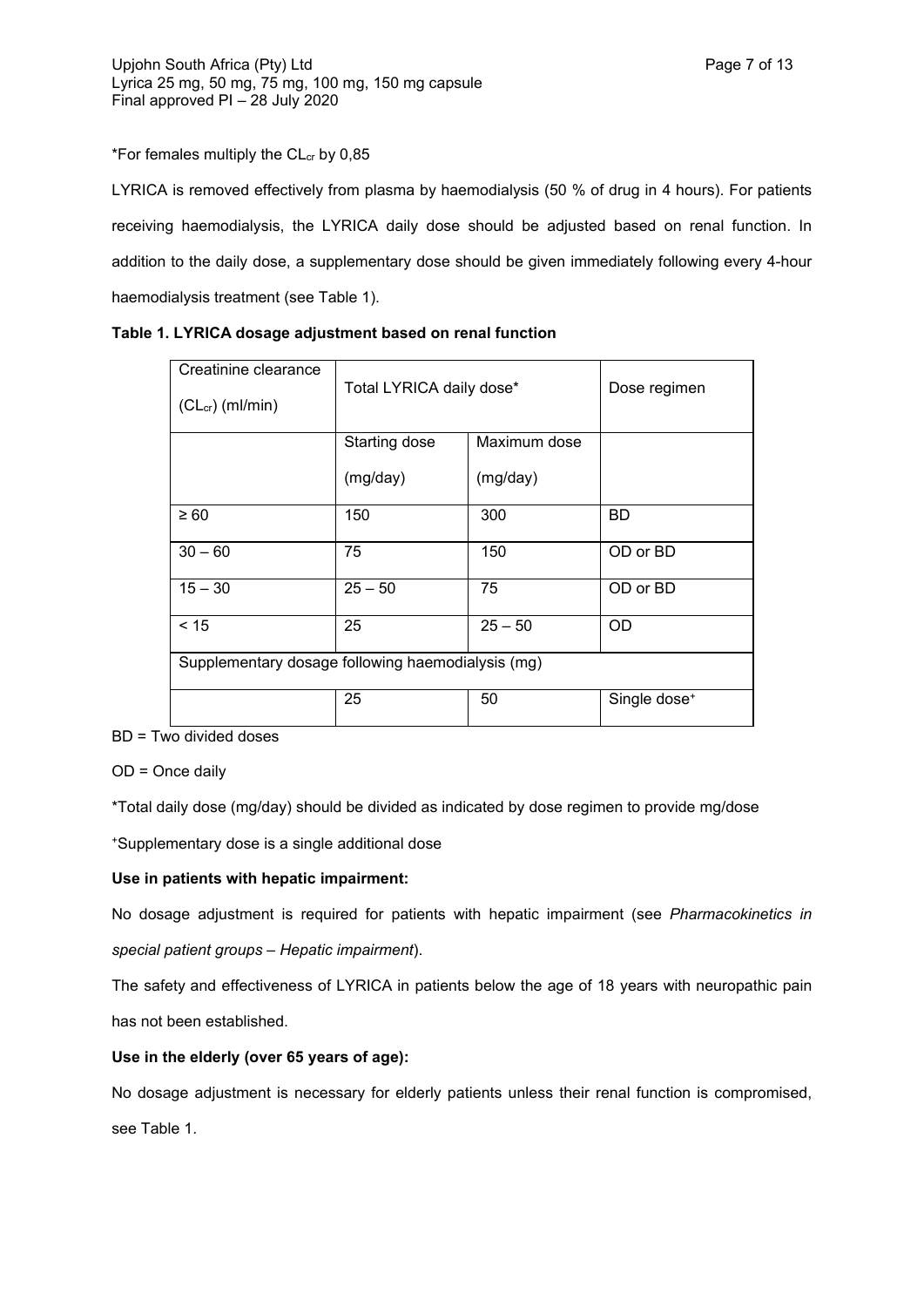## **SIDE EFFECTS:**

The LYRICA clinical programme involved over 9 000 patients who were exposed to LYRICA, of whom over 5 000 were in double-blind placebo-controlled trials. The most commonly reported adverse reactions were dizziness and somnolence which were dose-related. Adverse reactions were usually mild to moderate in intensity. In all controlled studies, the discontinuation rate due to adverse events was 13 % for patients receiving LYRICA and 7 % for patients receiving placebo. The adverse reactions resulting in discontinuation from LYRICA treatment groups were dizziness and somnolence. In the table below all adverse reactions, which occurred at an incidence greater than placebo and in

more than one patient, are listed by class and frequency: Very common (> 1/10), common (> 1/100, < 1/10), uncommon (> 1/1 000, <1/100) and rare (< 1/1 000).

The adverse reactions listed may also be associated with the underlying disease and concomitant medications.

| <b>Body system</b>                        | <b>Adverse drug reactions</b>                                       |
|-------------------------------------------|---------------------------------------------------------------------|
| Blood and lymphatic system disorders      |                                                                     |
| Rare                                      | Neutropenia                                                         |
| <b>Metabolism and nutrition disorders</b> |                                                                     |
| Common                                    | Appetite increased                                                  |
| Uncommon                                  | Anorexia                                                            |
| Rare                                      | Hypoglycaemia                                                       |
| Psychiatric disorders                     |                                                                     |
| Common                                    | Euphoric mood, confusion, libido decreased, irritability            |
| Uncommon                                  | Depersonalisation, anorgasmia, restlessness, depression, agitation, |
|                                           | mood swings, insomnia exacerbated, depressed mood, word finding     |
|                                           | difficulty, hallucination, abnormal dreams, libido increased, panic |
|                                           | attack, apathy                                                      |
| Rare                                      | Disinhibition, elevated mood                                        |
| Nervous system disorders                  |                                                                     |
| Very common                               | Dizziness, somnolence                                               |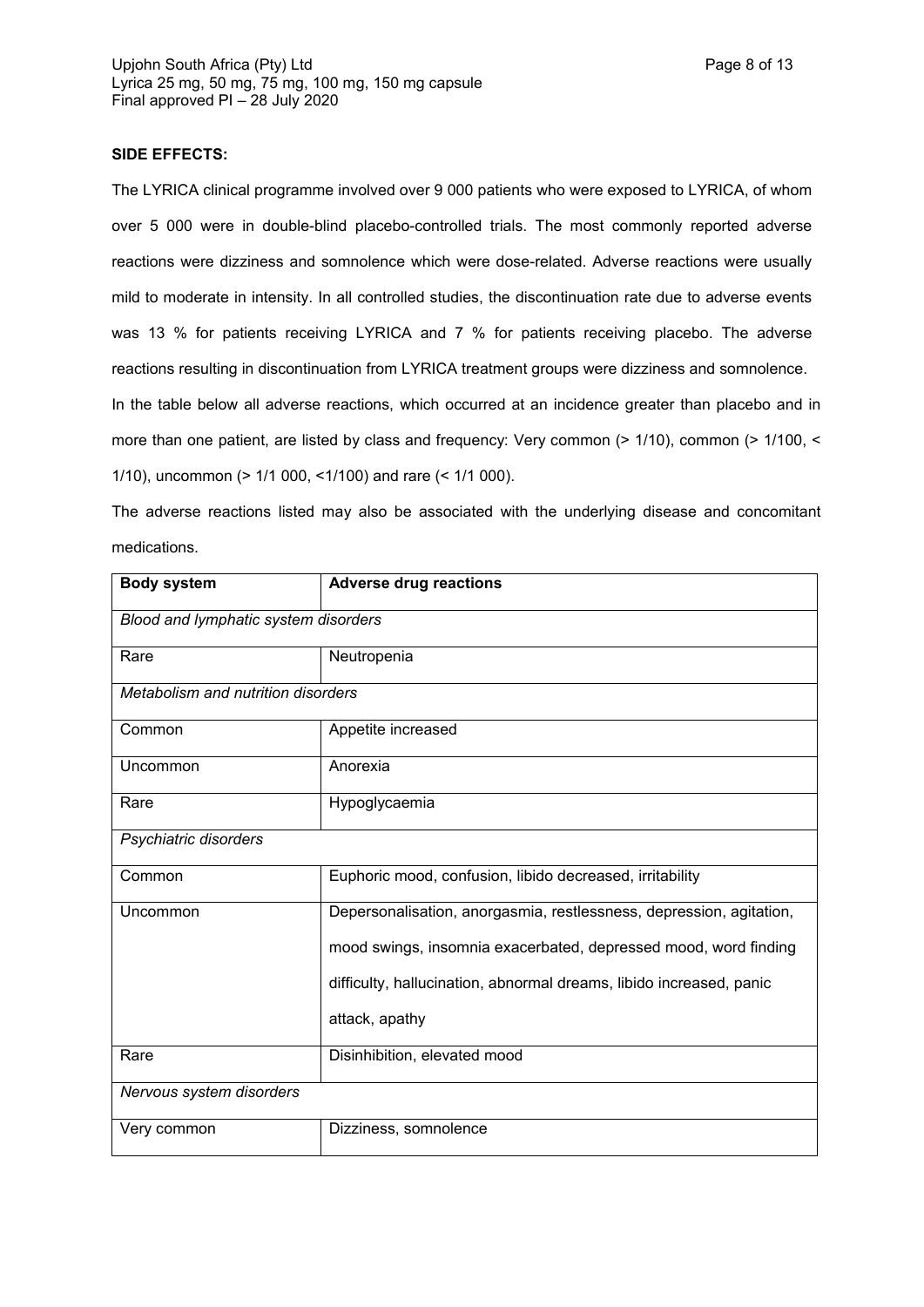| Common                                          | Ataxia, disturbance in attention, coordination abnormal, memory         |
|-------------------------------------------------|-------------------------------------------------------------------------|
|                                                 | impairment, tremor, dysarthria, paraesthesia                            |
| Uncommon                                        | Cognitive disorder, hypoaesthesia, visual field defect, nystagmus,      |
|                                                 | speech disorder, myoclonus, hyporeflexia, dyskinesia, psychomotor       |
|                                                 | hyperactivity, dizziness postural, hyperaesthesia, ageusia, burning     |
|                                                 | sensation, intention tremor, stupor, syncope                            |
| Rare                                            | Hypokinesia, parosmia, dysgraphia                                       |
| Eye disorders                                   |                                                                         |
| Common                                          | Vision blurred, diplopia                                                |
| Uncommon                                        | Visual disturbance, dry eye, eye swelling, visual acuity reduced, eye   |
|                                                 | pain, asthenopia, lacrimation increased                                 |
| Rare                                            | Photopsia, eye irritation, mydriasis, oscillopsia, altered visual depth |
|                                                 | perception, peripheral vision loss, strabismus, visual brightness       |
| Ear and labyrinth disorders                     |                                                                         |
| Common                                          | Vertigo                                                                 |
| Rare                                            | Hyperacusis                                                             |
| Cardiac disorders                               |                                                                         |
| Uncommon                                        | Tachycardia                                                             |
| Rare                                            | Atrioventricular block first degree, sinus tachycardia, sinus           |
|                                                 | arrhythmia, sinus bradycardia                                           |
| Vascular disorders                              |                                                                         |
| Uncommon                                        | Flushing, hot flushes                                                   |
| Rare                                            | Hypotension, peripheral coldness, hypertension                          |
| Respiratory, thoracic and mediastinal disorders |                                                                         |
| Uncommon                                        | Dyspnoea, nasal dryness                                                 |
| Rare                                            | Nasopharyngitis, cough, nasal congestion, epistaxis, rhinitis, snoring, |
|                                                 | throat tightness                                                        |
| Gastrointestinal disorders                      |                                                                         |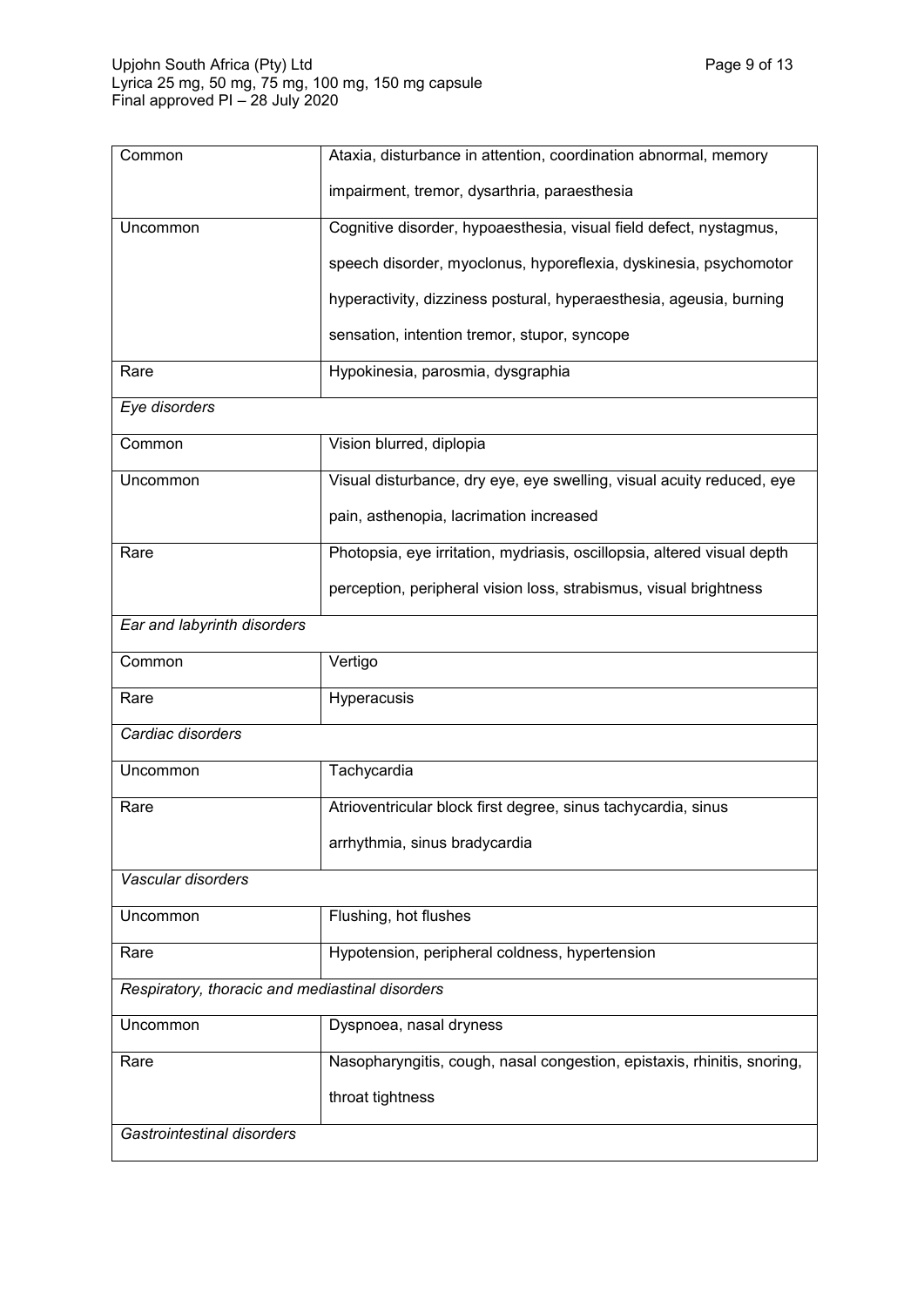| Common                                               | Dry mouth, constipation, vomiting, flatulence                        |  |
|------------------------------------------------------|----------------------------------------------------------------------|--|
| Uncommon                                             | Abdominal distension, salivary hypersecretion, gastroesophageal      |  |
|                                                      | reflux disease, hypoaesthesia oral                                   |  |
| Rare                                                 | Ascites, dysphagia, pancreatitis                                     |  |
| Skin and subcutaneous tissue disorders               |                                                                      |  |
| Uncommon                                             | Sweating, rash papular                                               |  |
| Rare                                                 | Cold sweat, urticaria                                                |  |
| Musculoskeletal and connective tissue disorders      |                                                                      |  |
| Uncommon                                             | Muscle twitching, joint swelling, muscle cramp, myalgia, arthralgia, |  |
|                                                      | back pain, pain in limb, muscle stiffness                            |  |
| Rare                                                 | Cervical spasm, neck pain, rhabdomyolysis                            |  |
| Renal and urinary disorders                          |                                                                      |  |
| Uncommon                                             | Dysuria, urinary incontinence                                        |  |
| Rare                                                 | Oliguria, renal failure                                              |  |
| Reproductive system and breast disorders             |                                                                      |  |
| Common                                               | Erectile dysfunction                                                 |  |
| Uncommon                                             | Ejaculation delayed, sexual dysfunction                              |  |
| Rare                                                 | Amenorrhoea, breast pain, breast discharge, dysmenorrhoea,           |  |
|                                                      | hypertrophy breast                                                   |  |
| General disorders and administration site conditions |                                                                      |  |
| Common                                               | Fatigue, oedema peripheral, feeling drunk, oedema, gait abnormal     |  |
| Uncommon                                             | Asthenia, fall, thirst, chest tightness                              |  |
| Rare                                                 | Pain exacerbated, anasarca, pyrexia, rigors                          |  |
| <b>Investigations</b>                                |                                                                      |  |
| Common                                               | Weight increased                                                     |  |
| Uncommon                                             | Alanine aminotransferase increased, blood creatine phosphokinase     |  |
|                                                      | increased, aspartate aminotransferase increased, platelet count      |  |
|                                                      | decreased                                                            |  |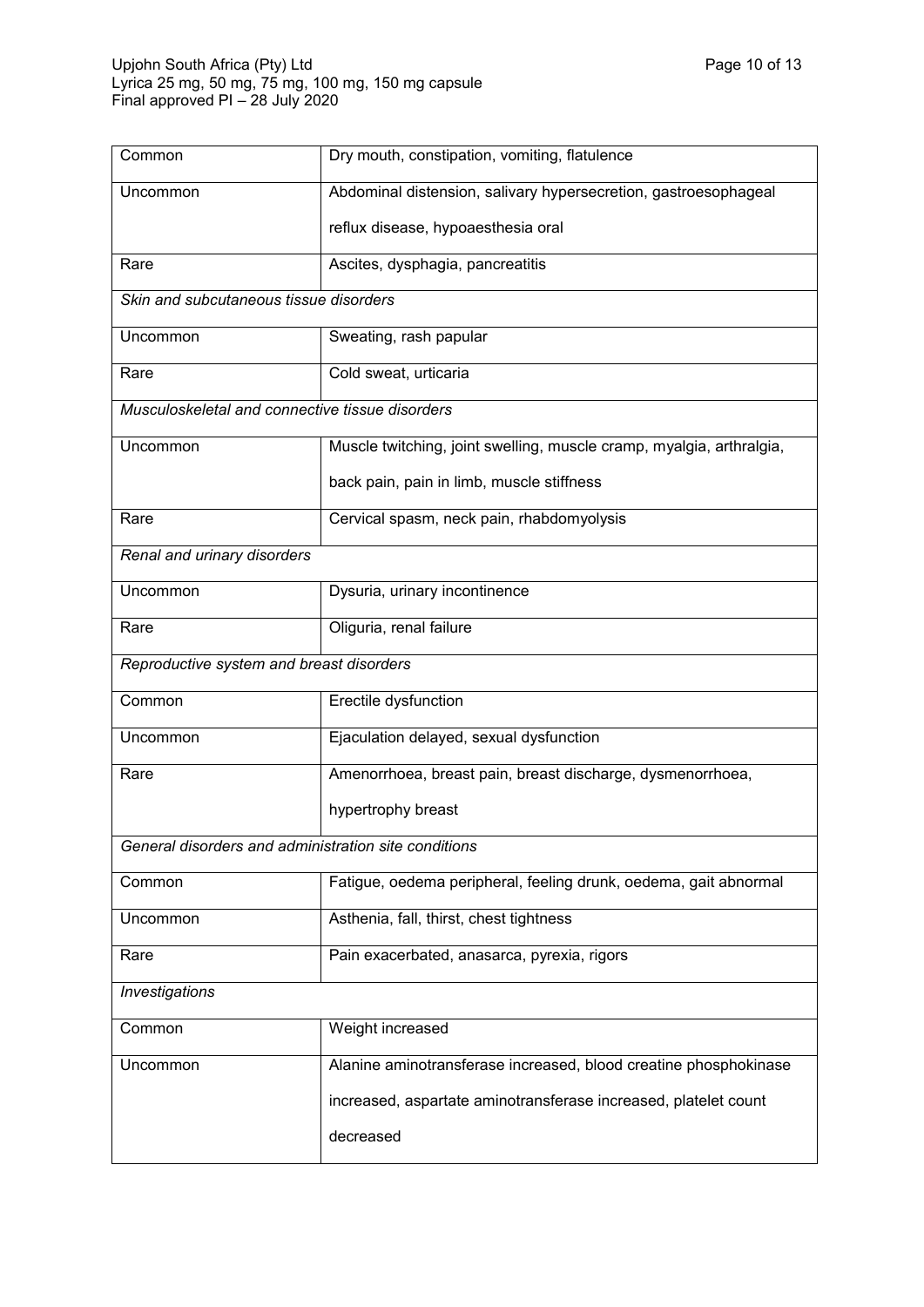| Rare | Blood glucose increased, blood creatinine increased, blood    |
|------|---------------------------------------------------------------|
|      | potassium decreased, weight decreased, white blood cell count |
|      | decreased                                                     |

## **Elderly (over 65 years of age):**

In a total of 998 elderly patients, no overall differences in safety were observed compared with patients less than 65 years of age.

**Post-marketing:** (see WARNINGS AND SPECIAL PRECAUTIONS)

*Immune system disorder:*

Angioedema, allergic reaction, hypersensitivity.

*Gastrointestinal disorders:*

Rare cases of swollen tongue have been reported, diarrhoea, nausea.

*Cardiac disorders:*

Congestive heart failure.

*Skin and subcutaneous tissue disorders:*

Rare cases of face swelling have been reported, pruritus.

*Nervous system disorders*:

Headache, loss of consciousness, mental impairment, reversible paralysis.

*Renal and urinary disorders:*

Urinary retention.

## **KNOWN SYMPTOMS OF OVERDOSAGE AND PARTICULARS OF ITS TREATMENT:**

In overdoses up to 15 g, no unexpected adverse reactions were reported.

In post-marketing experience, the most commonly reported adverse events observed when LYRICA was taken in overdose included affective disorder, somnolence, confusional state, depression, agitation and restlessness.

Treatment of LYRICA overdose should include general supportive measures and may include haemodialysis if necessary (see DOSAGE AND DIRECTIONS FOR USE – Patients with renal impairment).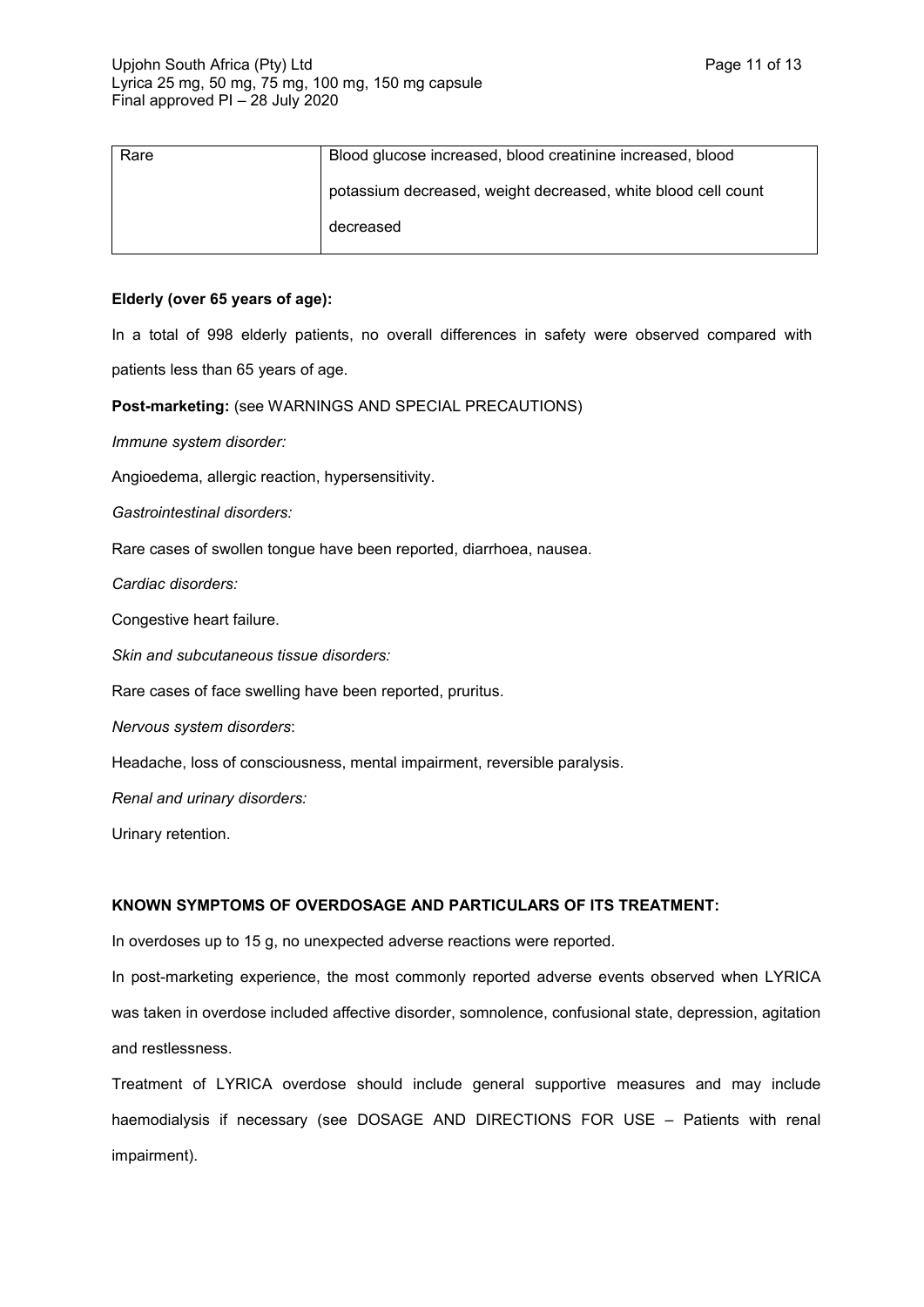## **IDENTIFICATION:**

LYRICA 25 mg: White, opaque, hard gelatine capsule, marked "Pfizer" on the cap and "PGN 25" on the body with black ink.

LYRICA 50 mg: White, opaque, hard gelatine capsule, marked "Pfizer" on the cap and "PGN 50" on the body with black ink. The body is also marked with a black band.

LYRICA 75 mg: White (body) and orange (cap), opaque, hard gelatine capsule, marked "Pfizer" on the cap and "PGN 75" on the body with black ink.

LYRICA 100 mg: Orange, opaque, hard gelatine capsule, marked "Pfizer" on the cap and "PGN 100" on the body with black ink.

LYRICA 150 mg: White, opaque, hard gelatine capsule, marked "Pfizer" on the cap and "PGN 150" on the body with black ink.

## **PRESENTATION:**

Clear PVC/Aluminium blisters containing 14, 56 or 100 hard capsules.

## **STORAGE INSTRUCTIONS:**

Store at room temperature, below 25 °C.

STORE ALL MEDICINES OUT OF REACH OF CHILDREN.

#### **REGISTRATION NUMBERS:**

LYRICA 25 mg: A39/2.5/0264 LYRICA 50 mg: A39/2.5/0265 LYRICA 75 mg: A39/2.5/0266 LYRICA 100 mg: A39/2.5/0267 LYRICA 150 mg: A39/2.5/0268

## **NAME AND BUSINESS ADDRESS OF THE HOLDER OF THE CERTIFICATE OF REGISTRATION:**

Upjohn South Africa (Pty) Ltd